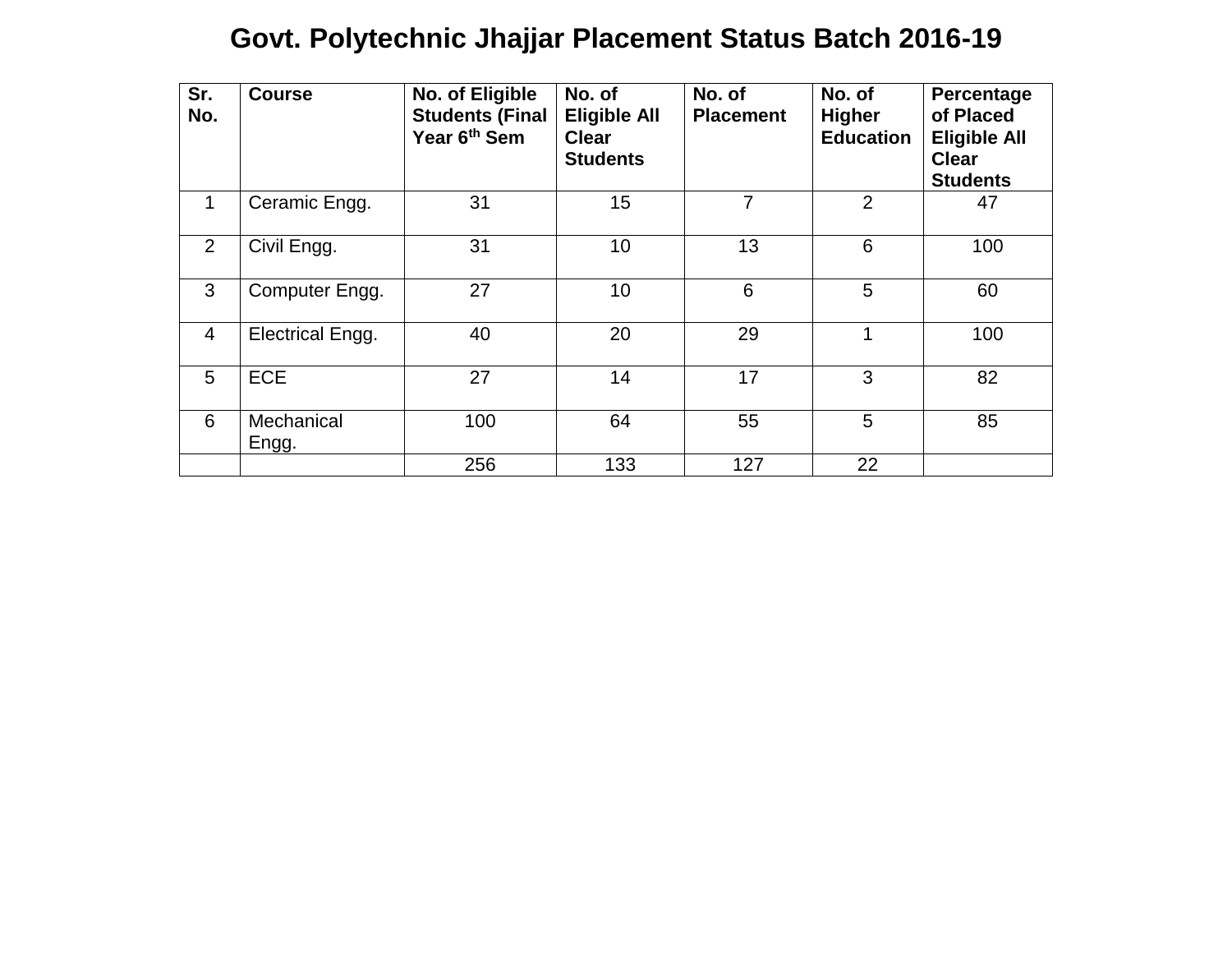## **Govt. Polytechnic Jhajjar Placement Status Batch 2017-20**

| Sr.<br>No.     | <b>Course</b>           | No. of Eligible<br><b>Students (Final</b><br>Year 6 <sup>th</sup> Sem | No. of<br><b>Eligible All</b><br><b>Clear</b><br><b>Students</b> | No. of<br><b>Placement</b> | No. of<br><b>Higher</b><br><b>Education</b> | Percentage of<br><b>Placed</b><br><b>Eligible All</b><br><b>Clear</b><br><b>Students</b> |
|----------------|-------------------------|-----------------------------------------------------------------------|------------------------------------------------------------------|----------------------------|---------------------------------------------|------------------------------------------------------------------------------------------|
| $\mathbf 1$    | Ceramic Engg.           | 24                                                                    | 15                                                               | 17                         | $\overline{2}$                              | 100                                                                                      |
| 2              | Civil Engg.             | 37                                                                    | 14                                                               | 3                          | 3                                           | 21                                                                                       |
| 3              | Computer<br>Engg.       | 27                                                                    | 20                                                               | 5                          | 3                                           | 25                                                                                       |
| $\overline{4}$ | <b>Electrical Engg.</b> | 46                                                                    | 25                                                               | 16                         | $\overline{4}$                              | 64                                                                                       |
| 5              | <b>ECE</b>              | 24                                                                    | 17                                                               | 14                         | $\overline{2}$                              | 82                                                                                       |
| 6              | Mechanical<br>Engg.     | 101                                                                   | 62                                                               | 48                         | 6                                           | 77                                                                                       |
|                |                         | 259                                                                   | 153                                                              | 103                        | 20                                          |                                                                                          |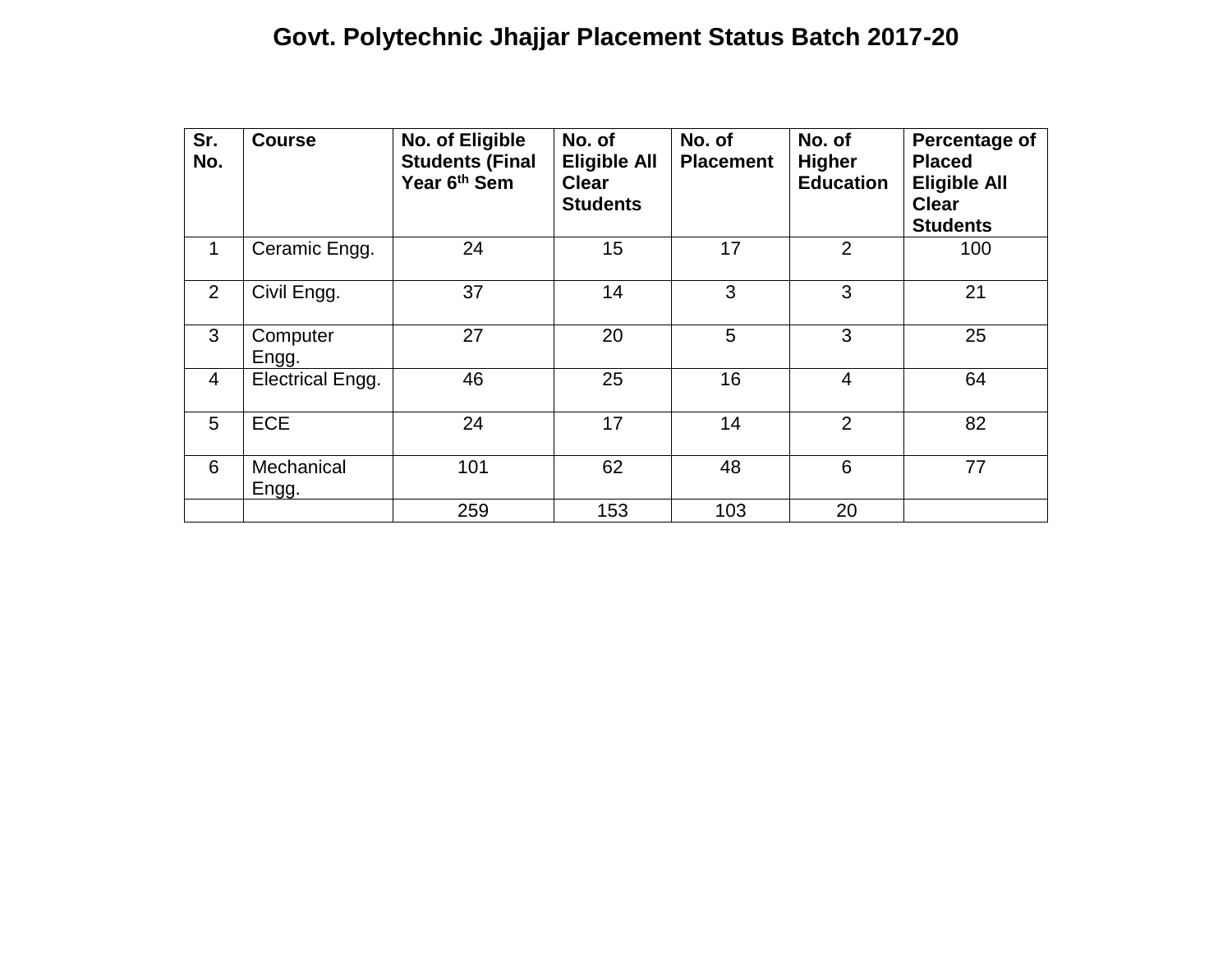## **Govt. Polytechnic Jhajjar Placement Status Batch 2018-21**

| Sr.<br>No.     | <b>Course</b>           | No. of Eligible<br><b>Students (Final</b><br>Year 6 <sup>th</sup> Sem | No. of<br><b>Eligible All</b><br><b>Clear</b><br><b>Students</b> | No. of<br><b>Placement</b> | No. of<br><b>Higher</b><br><b>Education</b> | Percentage of<br><b>Placed</b><br><b>Eligible All</b><br><b>Clear</b><br><b>Students</b> |
|----------------|-------------------------|-----------------------------------------------------------------------|------------------------------------------------------------------|----------------------------|---------------------------------------------|------------------------------------------------------------------------------------------|
| 1              | Ceramic Engg.           | 34                                                                    | 21                                                               | 23                         | 05                                          | 100                                                                                      |
| $\overline{2}$ | Civil Engg.             | 42                                                                    | 18                                                               | 07                         | 11                                          | 38                                                                                       |
| 3              | Computer<br>Engg.       | 50                                                                    | 14                                                               | $\overline{7}$             | 05                                          | 50                                                                                       |
| $\overline{4}$ | <b>Electrical Engg.</b> | 52                                                                    | 27                                                               | 10                         | 10                                          | 37                                                                                       |
| 5              | <b>ECE</b>              | 40                                                                    | 09                                                               | 05                         | 07                                          | 55                                                                                       |
| 6              | Mechanical<br>Engg.     | 91                                                                    | 24                                                               | 18                         | 12 <sub>2</sub>                             | 75                                                                                       |
|                |                         | 309                                                                   | 113                                                              | 70                         | 50                                          |                                                                                          |